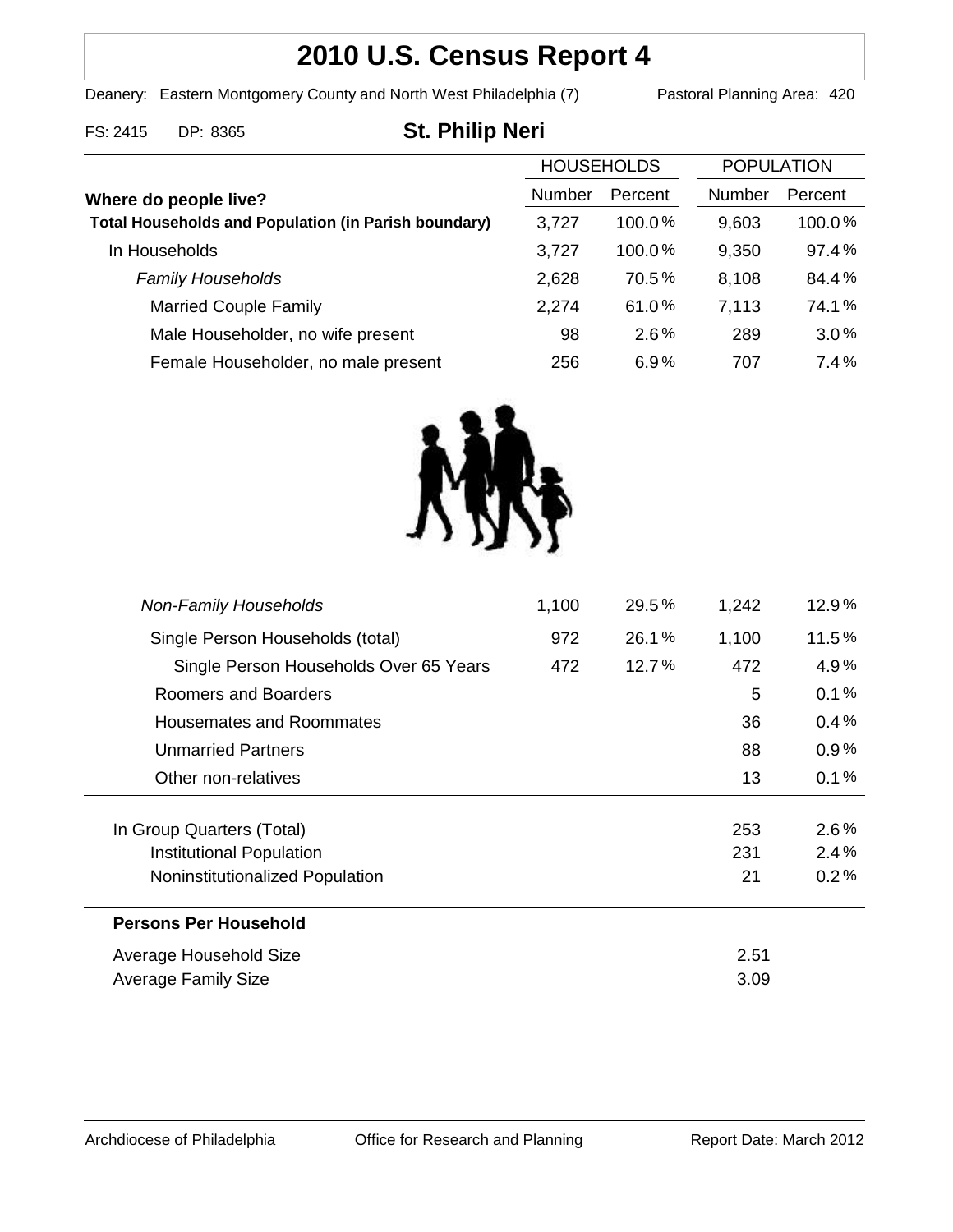# **2010 U.S. Census Report 4**

Deanery: Eastern Montgomery County and North West Philadelphia (7) Pastoral Planning Area: 420

FS: 2415 DP: 8365 **St. Philip Neri**

|                                                      | <b>POPULATION</b> |         |
|------------------------------------------------------|-------------------|---------|
| Where do Children - Under Age 18 Live?               | Number            | Percent |
| Total Children - Under Age 18 (in Parish boundary)   | 2,220             | 100.0%  |
| In Households                                        | 2,203             | 99.3%   |
| Householder or spouse is under 18                    | 0                 | 0.0%    |
| With Related:                                        |                   |         |
| Married-Couple Family                                | 1,889             | 85.1%   |
| Male Householder, No Wife Present                    | 61                | 2.7%    |
| Female Householder, No Husband Present               | 175               | 7.9%    |
| <b>Other Related Householder</b>                     | 12                | 0.5%    |
| <b>With Non-Relatives</b>                            | 8                 | 0.4%    |
| Grandparent Householder                              | 58                | 2.6%    |
| In Group Quarters                                    | 16                | 0.7%    |
| Institutionalized population                         | 16                | 0.7%    |
| Noninstitutionalized population                      | 1                 | 0.0%    |
| Where do Adults - Age 65 and Older - Live?           |                   |         |
| Total Adults - Age 65 and Older (in Parish boundary) | 1,878             | 100.0%  |
| In Households                                        | 1,680             | 89.5%   |
| Family Households:                                   | 1,169             | 62.3%   |
| Is Householder or Spouse                             | 1,069             | 56.9%   |
| With Other Relative Householder                      | 16                | 0.9%    |
| With Non-Related Householder                         | 3                 | 0.2%    |
| is Parent                                            | 50                | 2.7%    |
| is Parent-in-Law                                     | 31                | 1.7%    |
| In Non-family Households:                            | 511               | 27.2%   |
| Male Living Alone                                    | 108               | 5.7%    |
| Male not Living Alone                                | 10                | $0.5\%$ |
| Female Living Alone                                  | 365               | 19.4%   |
| Female not Living Alone                              | 11                | 0.6%    |
| Other                                                | 18                | 1.0%    |
| In Group Quarters                                    | 198               | 10.5%   |
| Institutionalized population                         | 186               | 9.9%    |
| Noninstitutionalized population                      | 12                | 0.6%    |
| <b>Housing Units in the Parish boundary</b>          |                   |         |
| <b>Total Housing Units</b>                           | 3,887             | 100.0%  |
| Occupied                                             | 3,727             | 95.9%   |
| Owner-Occupied                                       | 2,994             | 77.0%   |
| Renter-Occupied<br>H,                                | 734               | 18.9%   |
| Vacant                                               | 160               | 4.1%    |

Archdiocese of Philadelphia **Office for Research and Planning** Report Date: March 2012